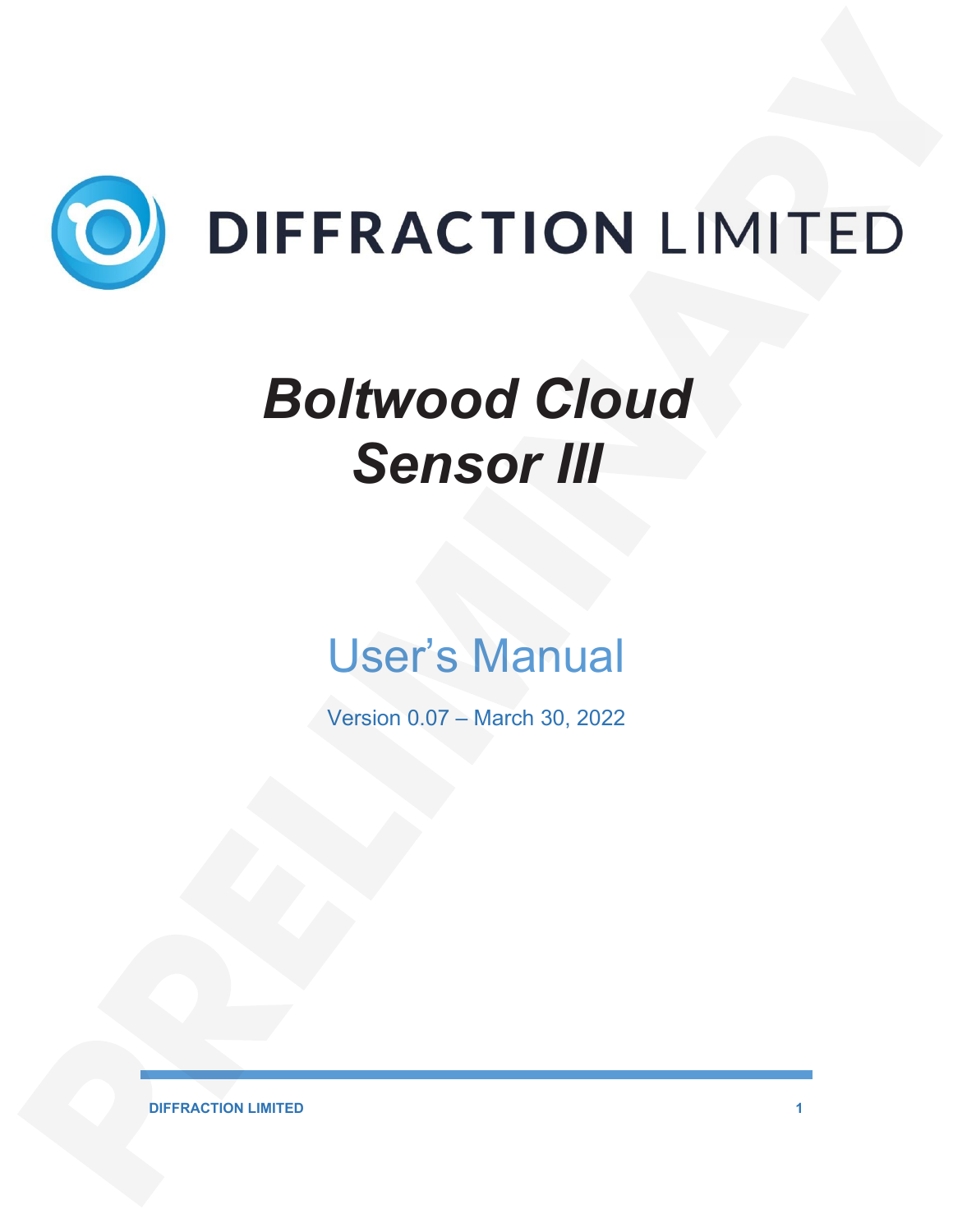This equipment has been tested and found to comply with the limits for a Class A digital device, pursuant to part 15 of the FCC Rules. These limits are designed to provide reasonable protection against harmful interference when the equipment is operated in a commercial environment. This equipment generates, uses, and can radiate radio frequency energy and, if not installed and used in accordance with the instruction manual, may cause harmful interference to radio communications. Operation of this equipment in a residential area is likely to cause harmful interference in which case the user will be required to correct the interference at his own expense.

#### **Industry Canada Compliance Statement**

This Class A digital apparatus complies with Canadian ICES-003.

#### **European Union**

This product has been tested and found to comply with the limits for Class A Information Technology Equipment according to CISPR 22/European Standard EN 55022. Warning: This equipment is compliant with Class A of CISPR 32. In a residential environment this equipment may cause radio interference.

*Visit us at:*

## **http://diffractionlimited.com**

*and*

### **http://forum.diffractionlimited.com/**

#### **Diffraction Limited**

59 Grenfell Crescent, Unit B, Ottawa, ON Canada, K2G 0G3 Telephone: 613-225-2732 Fax: 613-225-9688

© 2022 Diffraction Limited. All rights reserved. Cyanogen Imaging®, SBIG®, and Aluma® are registered trademarks of Diffraction Limited. Boltwood Cloud Sensor, Aluma AC, AFW, StarChaser, SC-2, SC-3, ST-4, STF, STX, STXL, AO-X, MaxIm DL, and MaxIm LT are trademarks of Diffraction Limited. Windows is a registered trademark of Microsoft Corporation.

All other trademarks, service marks, and trade names appearing in this guide are the property of their respective owners.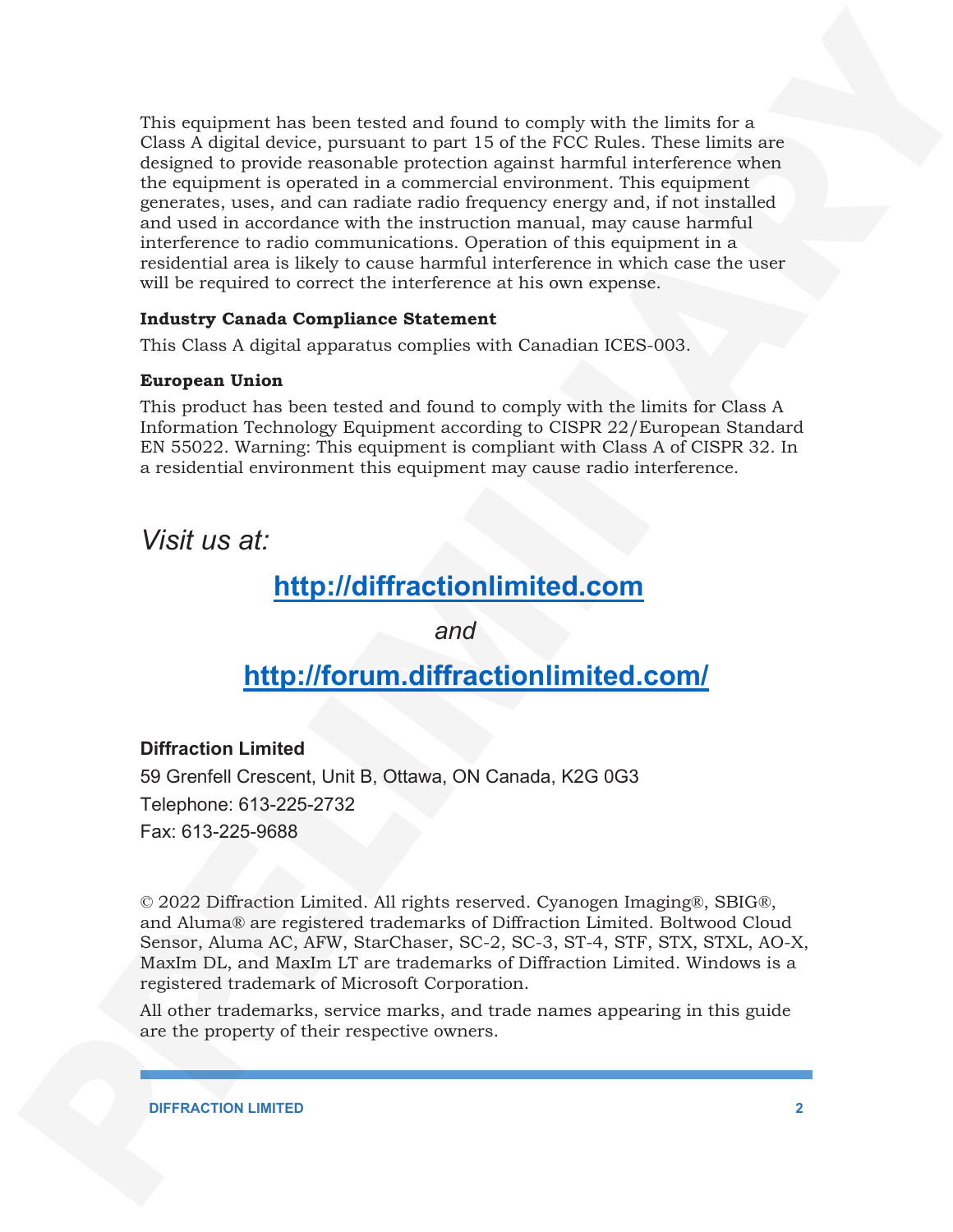## *Warnings*

#### **THIS DEVICE IS PRIMARILY INTENDED FOR OBSERVATION PLANNING.**

While it can be used to trigger the closure of an observatory under adverse weather conditions, it is NOT intended as the primary or sole protection against wind, rain or snow entering the observatory. Under certain meteorological conditions it is possible for rain to occur without clouds being detected by the sensor. Significant rainfall or snowfall may occur before the wetness detector triggers. Improper installation or adjustment may impair detection of adverse weather conditions. Operator vigilance and the use of multiple weather information sources are essential when operating an observatory remotely.

**THE SENSORS CAN GET HOT.** Depending on ambient conditions, the wind sensor can reach  $70^{\circ}$ C (158 $^{\circ}$ F). The rain sensor is also heated and can achieve 60˚C (148˚F). The thermopile sensor is also gently heated to prevent dew/frost.

**THE ROOF CLOSURE CONNECTOR CAN ACTIVATE AT ANY TIME.** When working on your observatory or the cloud sensor unit, we recommend either unplugging the roof close connector or powering down the dome system.

**DO NOT EXPOSE YOUR SENSOR TO CORROSIVE CONDITIONS.** Industrial pollution, salt spray, etc., can damage the sensor. Salt spray can occur 30 kilometers inland.

**BE CAREFUL WITH THE ANTI-BIRD WIRES.** They could potentially cause injury if accidentally contacted. They will not hurt a bird as they will simply get poked in the behind and fly away. We recommend they be installed only if the sensor is mounted out of reach.

**INSTALL AND OPERATE ACCORDING TO THE INSTRUCTIONS.** Please note that the sensor is intended for outdoor use, but not water immersion. The sensor should be powered continuously while outdoors, to allow the heaters to prevent moisture accumulation.

#### **NOTE:**

There is no compatibility with prior versions of the Boltwood Cloud Sensor.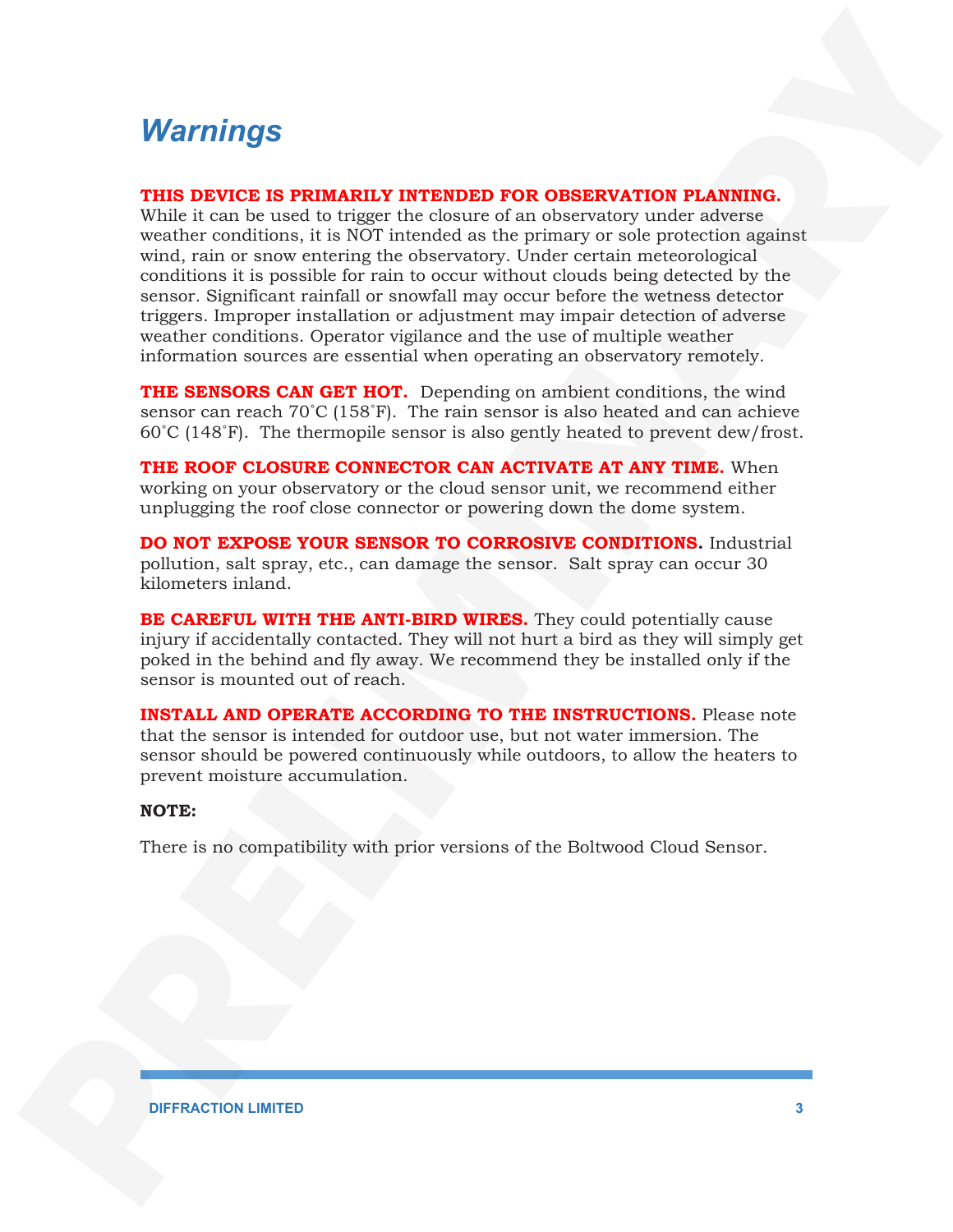## Table of Contents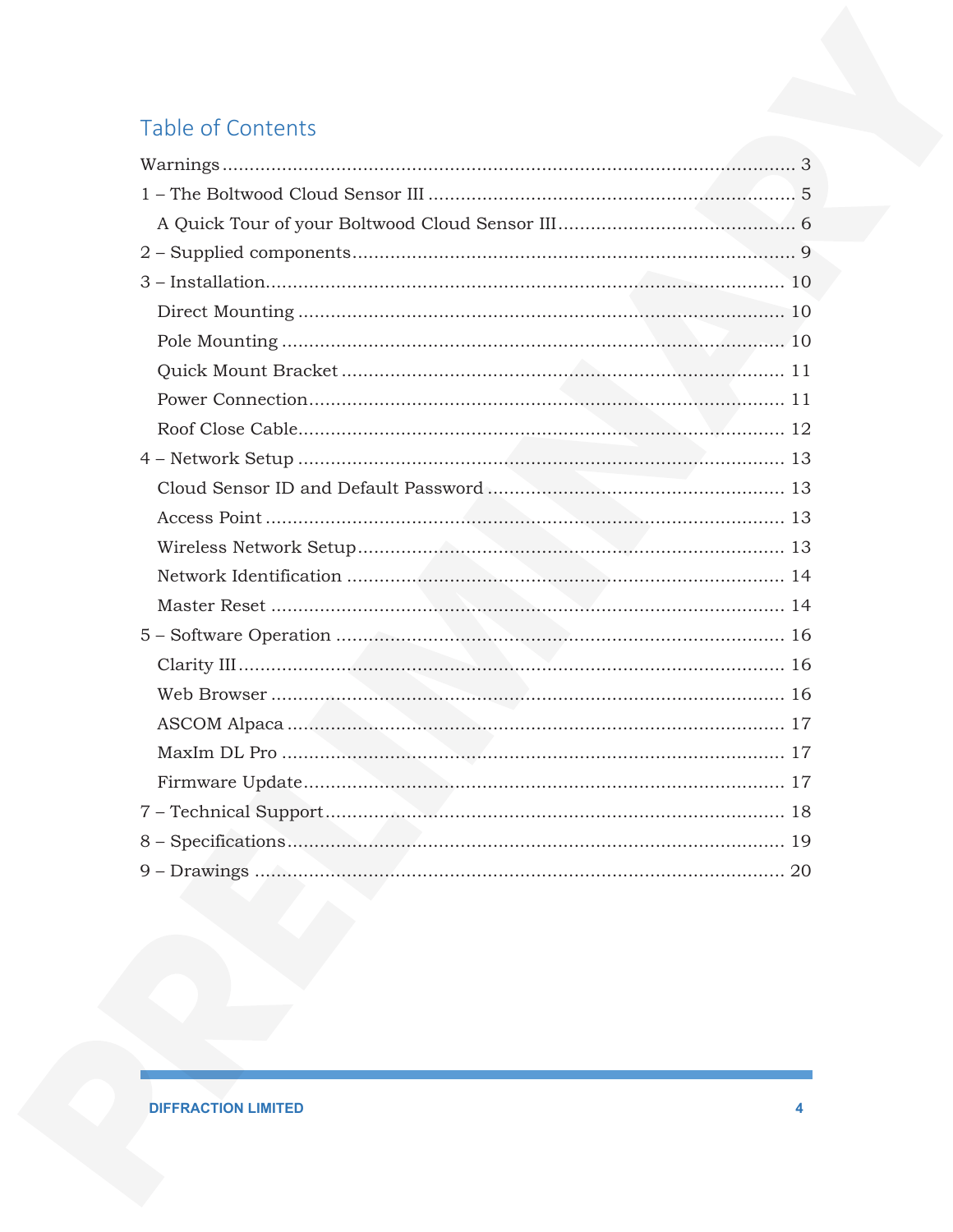## *1 – The Boltwood Cloud Sensor III*

The Boltwood Cloud Sensor III is a weather monitoring device for astronomical observatories. The sensor can detect the following:

- Clouds
- Rain drops
- Wet snow
- Wind speed
- Temperature
- Humidity
- Dew Point
- Barometric Pressure
- Daylight

The primary sensors used for determining safe/unsafe observing conditions are cloud detection, rain detection, wind speed limits, and daylight. The user can also choose to set limits on other parameters including humidity, temperature, etc.

When it detects adverse conditions, the Boltwood Cloud Sensor III will trigger a contact closure (relay) output. When connected to an observatory roof controller such as the MaxDome II system, this will cause the observatory to close. Note that this will not park your telescope or other equipment.

Many users use software to operate the observatory in response to the weather conditions. Diffraction Limited also makes Cyanogen Imaging® MaxIm DL™ software, which includes an flexible observatory shutdown capability. We can also recommend ACP Expert from DC-3 Dreams, which in conjunction with MaxIm DL provides a completely automated observatory control system.

Boltwood Cloud Sensor III communicates via a WiFi connection. It can operate as a WiFi hotspot, or it can connect directly to your wireless network. It provides browser-based status and configuration screens. It also provides ASCOM Alpaca IObservingConditions and ISafetyMonitor interfaces, which allows direct access to sensor readings by ASCOM-compatible astronomical software packages.

The sensor operates from a 10.5V to 24V DC power source, which makes it compatible with 12V solar-charged battery systems. A universal AC adapter and extension cable is also included for locations with available mains power.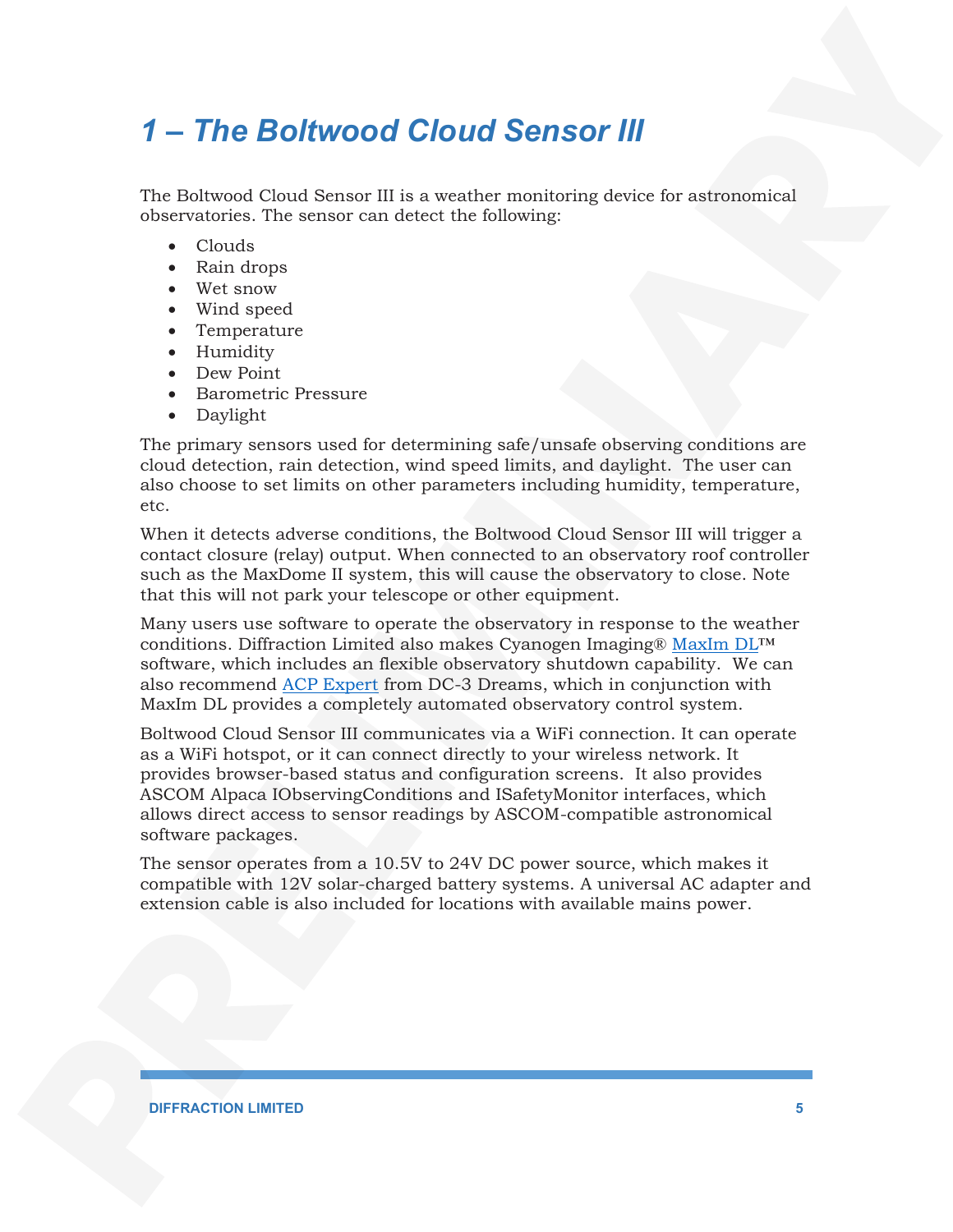#### **A Quick Tour of your Boltwood Cloud Sensor III**

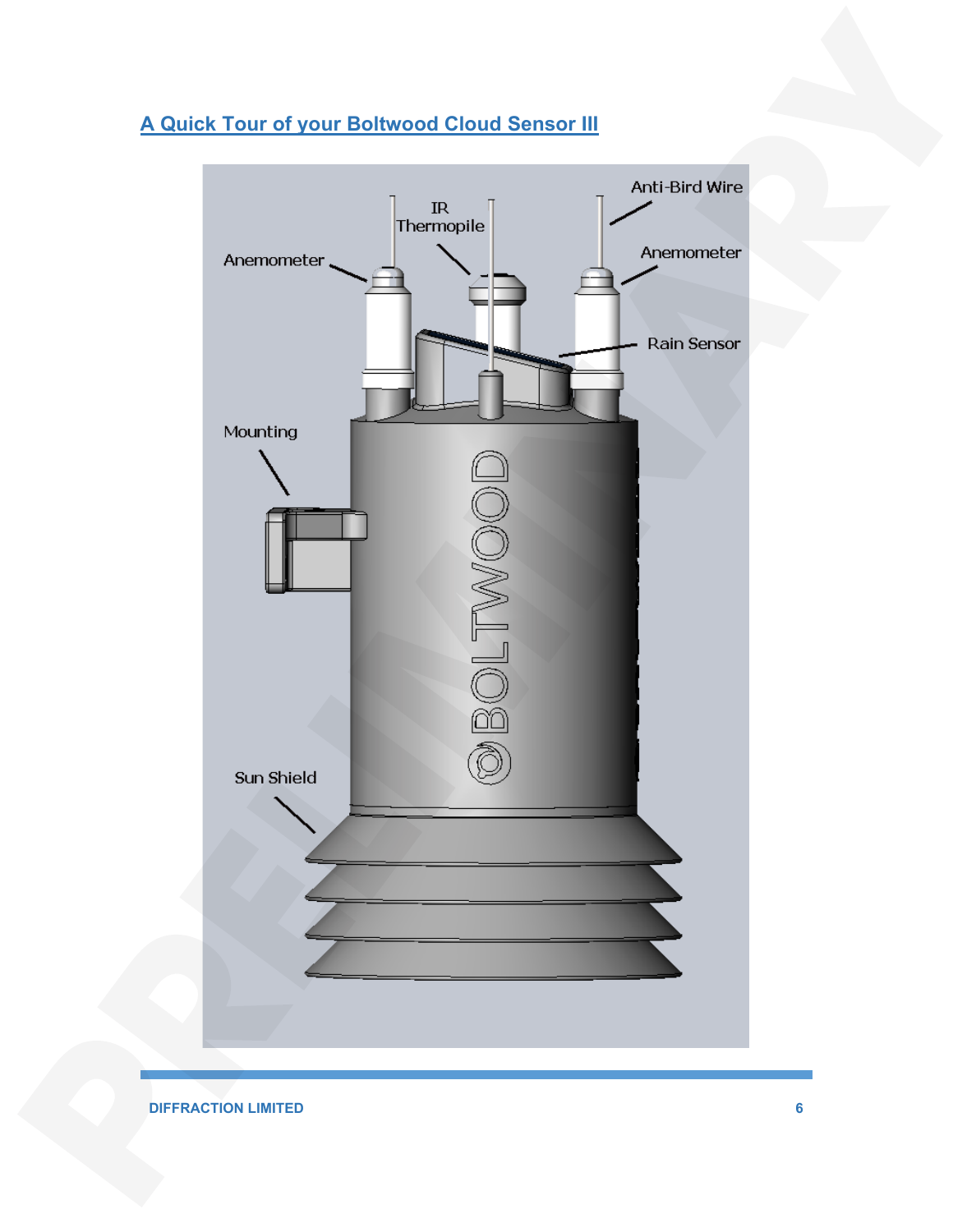The main sensors are located at the top of the unit. The IR Thermopile detects the temperature of the sky by sensing infrared radiation in the 8 to 15 micron wavelength range. It uses a thermopile to do this. This is compared to the measured ambient temperature to calculate the "Sky minus Ambient" reading. A large reading indicates clear skies, as the sensor is exposed directly to the cold of space. Typically, a temperature difference of 20˚C or more indicates clear conditions. If the temperature is nearly the same as ambient, that indicates low clouds and a high probability of precipitation.

Please note that very high cirrus clouds, made of ice crystals, are by nature very cold and may in some cases not be detected by the cloud sensor. Fortunately, cirrus clouds do not produce precipitation, so they are not a risk for your equipment.

Weather conditions can exist where rain falls without clouds overhead. An example is a situation where high winds aloft carry precipitation from clouds over an area that is not under cloud cover. For this reason, the Boltwood Cloud Sensor III includes a very sensitive raindrop detector.

The rain sensor can detect individual rain drops. It will not signal a rain condition until a couple of drops are seen in a short period of time, in order to avoid false-triggering because e.g. an insect landed on it.

The Anemometer measures wind speed. It has two sensor stalks that operate in a differential fashion. It works by detecting the temperature drop on the heated stalk caused by blowing wind. The second unheated stalk provides a comparison reference. Sunlight if present will heat both stalks identically, which removes any bias caused by solar heating.

The Anti-Bird wires are optional. They keep birds from landing on the sensor. Aside from directly blocking the sensor's view of the sky, they also tend to leave droppings behind, which would also block the view in a somewhat more permanent fashion. The wires give the bird a gentle poke in the underside, which encourages them to fly off.

We recommend installing the Anti-Bird wires only if the sensor is installed out of reach. Otherwise someone could accidentally poke themselves on them. The sensor should be installed high up for a clear, unobstructed view of the sky and to minimize wind blockage, etc.

The Sun Shield protects the weather sensors underneath from direct sunlight, while allowing air to flow through freely.

Underneath the Sun Shield are power and roof cable connections, plus several additional sensors.

The temperature sensor measures ambient temperature. It extends down from the sensor body to ensure it is exposed to freely-flowing air.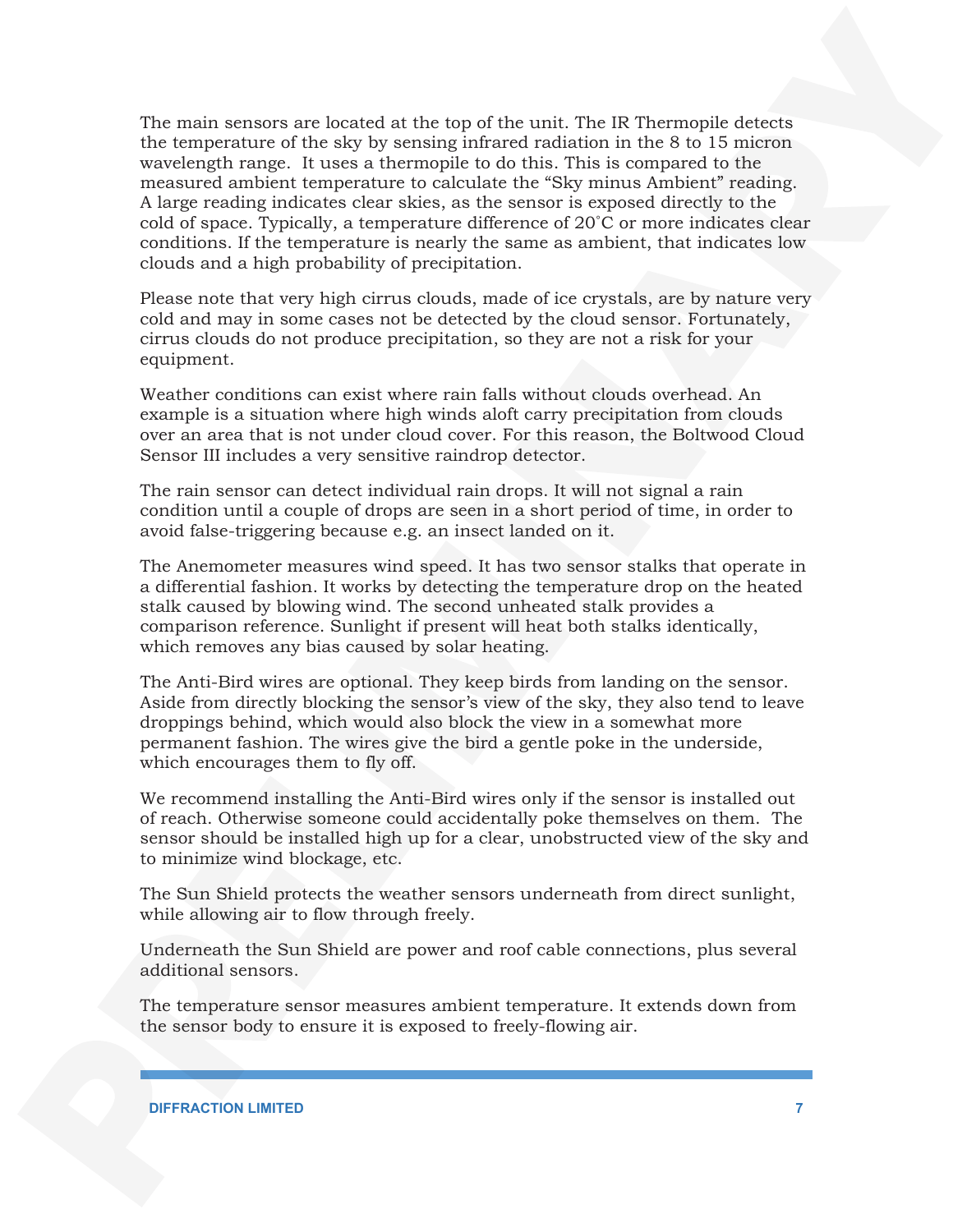The Humidity sensor measures relative humidity and dew point.

The daylight sensor measures the ambient light conditions underneath the sensor. It will trigger before sunrise. This sensor is more important than it might seem - over the years more than one observatory has accidentally exposed the telescope aperture to direct sunlight, with catastrophic results for the attached instrumentation! You may need to disable this function temporarily if you need to open your observatory in the daytime for maintenance.



**Bottom of Cloud Sensor**

There are also two indicator LEDs on the bottom of the sensor. The right-hand LED glows when power is present. It illuminates green for safe weather conditions, yellow when light clouds are present, and red for unsafe weather conditions.

The left-hand LED shows communications link status. It glows amber when a link is active, and blinks green with a successful message transfer, and red for a failed message transfer (an occasional red is normal depending on WiFi signal strength).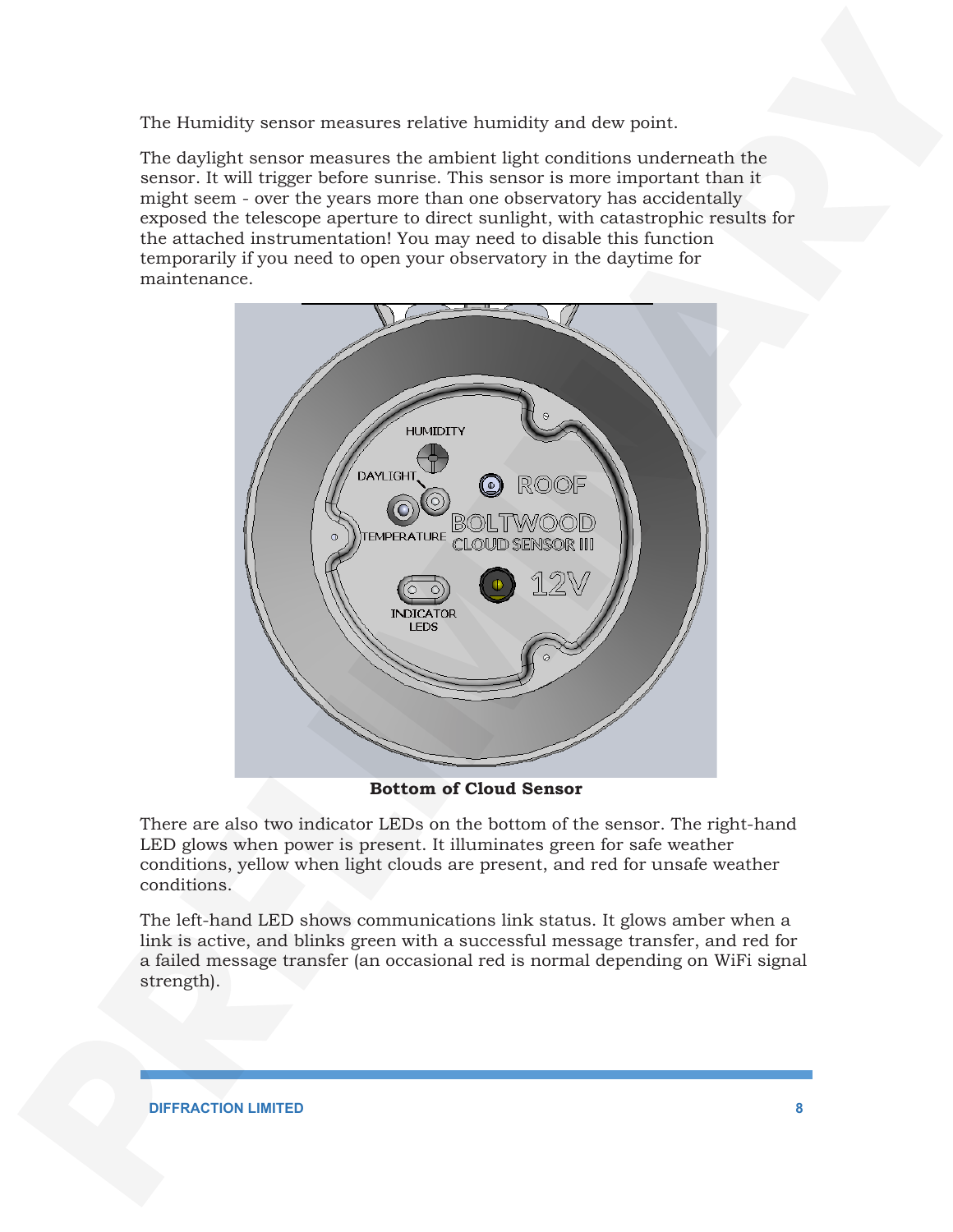## *2 – Supplied components*

Observe proper handling procedures for sensitive electronic equipment and unpack your Boltwood Cloud Sensor III carefully in a clean, dry, static-free area. Inspect the contents to ensure all components are present and in good order. You should find the following:

- Boltwood Cloud Sensor III unit
- U-bolt mounting bracket for 1" / 25 mm diameter pole
- Quick Mount Bracket
- Anti-Bird wires  $(3 + 1)$  spare)
- Universal AC power supply, 100 250VAC input, 12VDC 1A output
- DC extension cable, 50 feet (15 m)
- Qty 4 black UV resistant zip ties
- Qty  $4 #6$  Phillips Pan Head screws
- Sensor Reset Magnet
- Flash Drive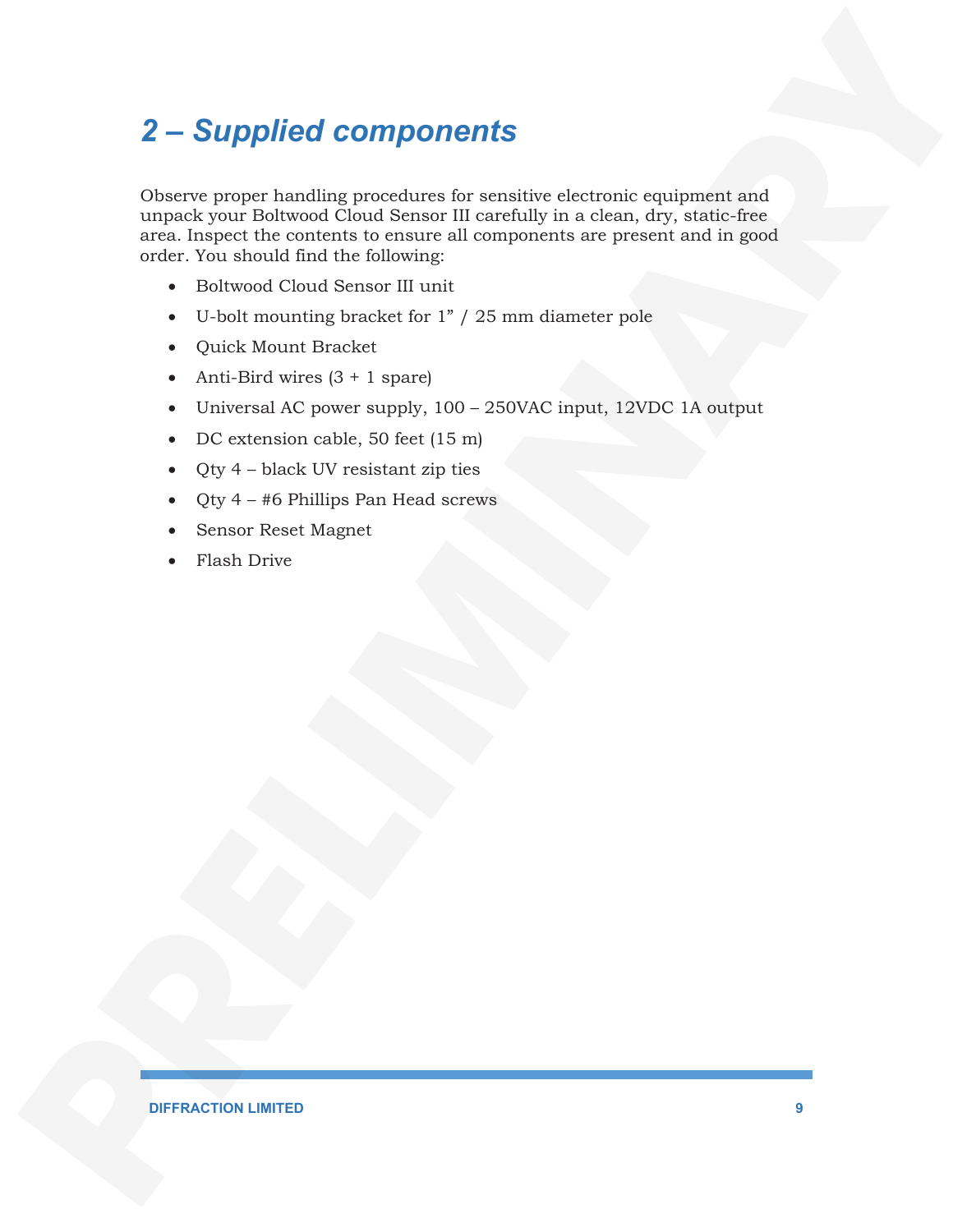## *3 – Installation*

The Boltwood Cloud Sensor III must have a clear view of the sky overhead, and unobstructed air flow. It can be installed a pole, fence post, etc. It is also possible to install it on a roof soffit, although you should avoid installing over a potentially hot surface such as concrete or in any situation that blocks wind flow. We recommend installing it high enough that it is not easily accessed by wandering humans, especially if the anti-bird wires are installed.

The sensor head can be mounted several different ways:

#### **Direct Mounting**



The sensor head can be directly bolted to a flat object. There are four 0.17"  $(4.3 \text{ mm})$  holes, with pairs available at  $0.9$ "  $(22.9 \text{ mm})$  and  $1.9$ "  $(48.3 \text{ mm})$ spacings. These holes will accommodate a #6 or M4 bolt.

There are also two  $\frac{1}{4}$ " (6.4 mm) on a 1" spacing (25.4 mm), which will accommodate ¼" or M5 bolt.

#### **Pole Mounting**

The sensor is supplied with a 1" (25.4 mm) pole mount U-bolt. Simply arrange the U-bolt over the mounting pole and through the mounting bracket, and then attach the supplied nuts. Tighten the nuts sufficiently to anchor the sensor head, but do not overtighten.

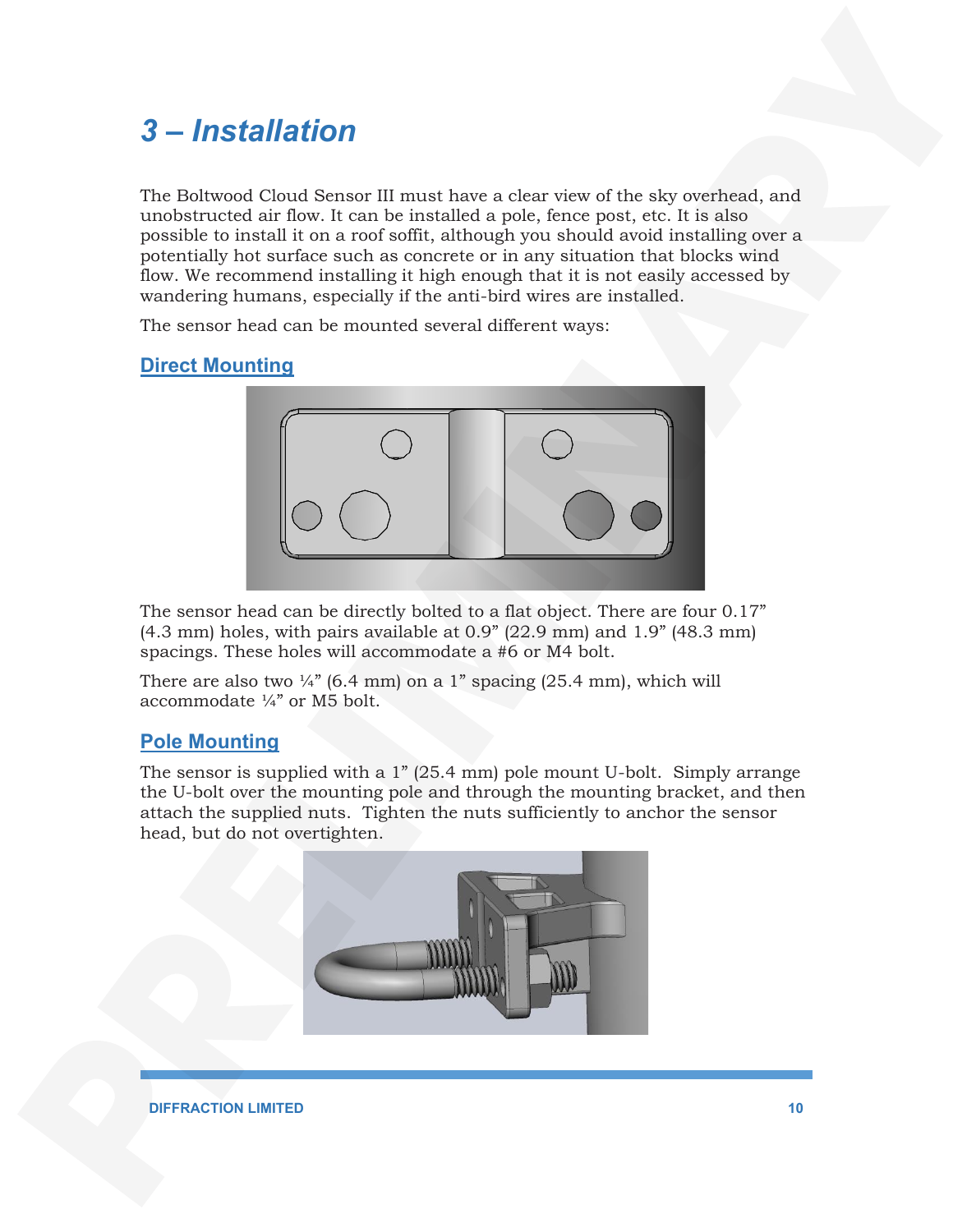#### **Quick Mount Bracket**

The Quick Mount Bracket is handy for quickly attaching the sensor head to a fence post, roof soffit, or other convenient mounting point.

Using the supplied Phillips head screws, simply screw the bracket onto the post. Then slide the sensor's mounting bracket over top.



If needed the sensor can be quickly installed and removed by just sliding it on and off. For most installations you will want to ensure that the sensor is anchored down. Run a cable tie through the sensor mount and the Quick Mount Bracket anchor loop, as shown below.



#### **Power Connection**

A universal AC power adapter is included. Please note that it is not rated for outdoor installation. We recommend you install it inside your observatory, warm room, or other building.

The included extension cable has an industry-standard 2.5 mm ID / 5.5 mm OD "bullet" connector, which plugs into the bottom of the cloud sensor. Be sure to tie off the cable with a suitable cable tie so it does not get pulled out of the sensor. The cable should extend below the sensor for a few inches before it is tied off.

If the AC power supply is not being used, connect the cloud sensor to a 12V power source. Although nominally a 12V input, it will accommodate a voltage range of 10.5V to 24V. The polarity of the connector is not important – it can be connected either way.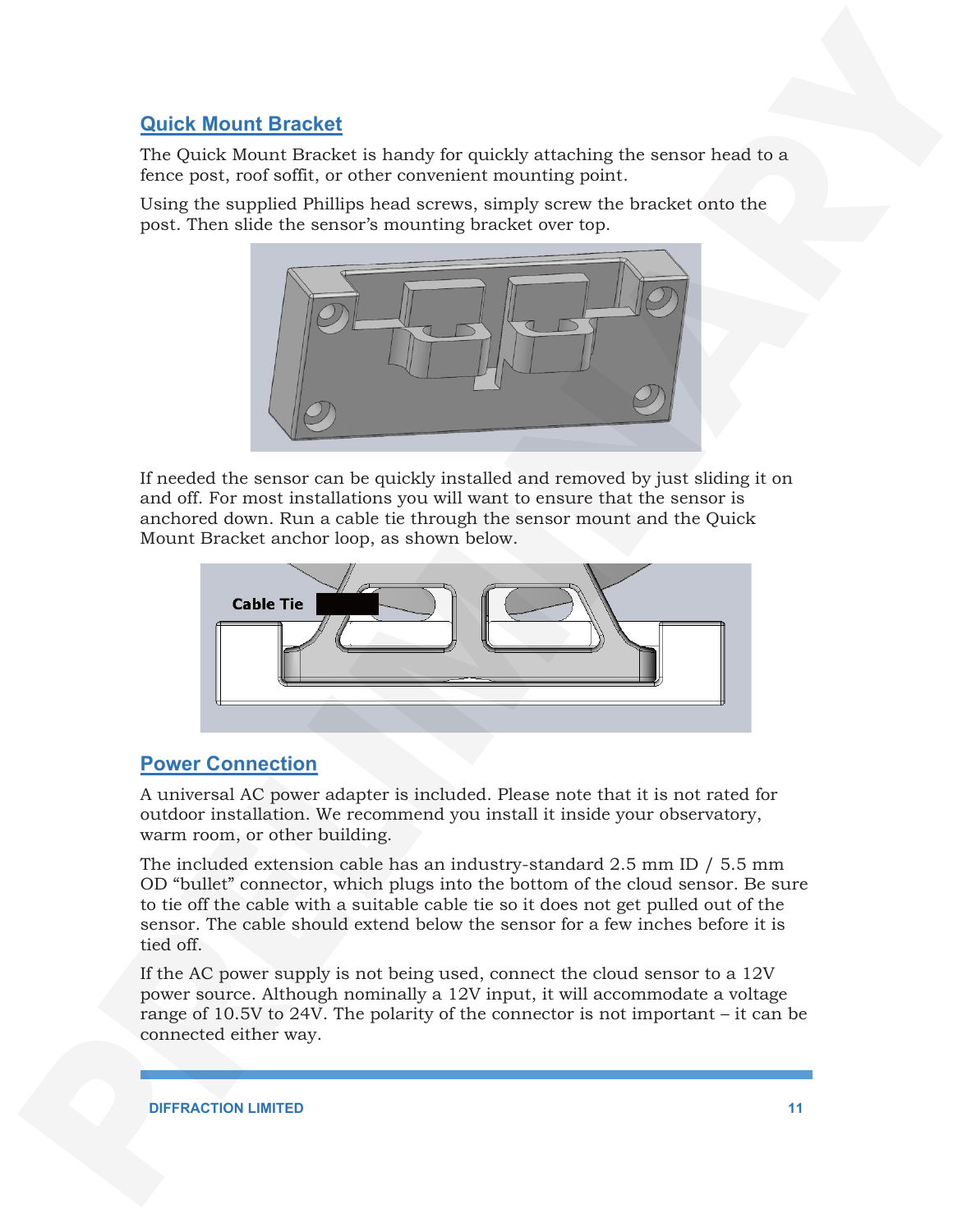

**View of Connectors**

#### **Roof Close Cable**

If a Roof Close Cable is to be connected (not included), it plugs into the bottom of the sensor head. It requires an industry standard 1.3 mm ID / 3.5 mm OD bullet connector (example: DigiKey EP505B-ND). An isolated electromechanical relay provides a contact closure whenever unsafe conditions are detected. The cable should be tied off a few inches below the sensor, to avoid any risk of it being pulled out of the sensor.

The contact will also close if power is lost to the cloud sensor, which is useful for shutting down the observatory in the event of a power loss (this assumes your roof system has battery backup).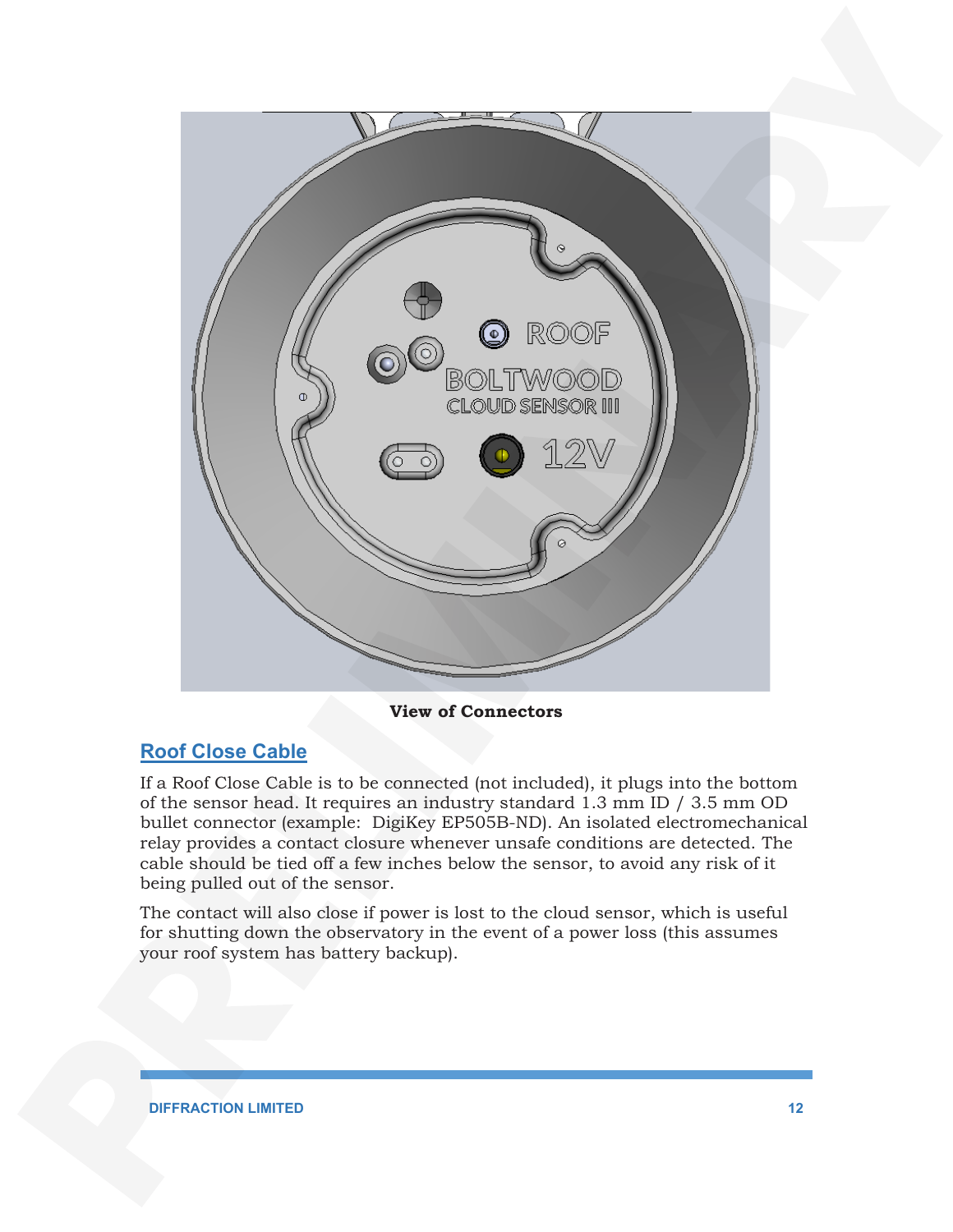## *4 – Network Setup*

#### **Cloud Sensor ID and Default Password**

The Cloud Sensor will identify itself on the network using its serial number. This includes both the Access Point SSID and the name of the unit displayed when connected to a WiFi network.

The default Setup password for the sensor is also the serial number. It will be in the format BCS3123456.

#### **We strongly recommend changing to a strong password for security reasons.**

**Note:** Should you lose your password, you can reset it using the see Master Reset procedure, described below.

#### **Access Point**

When the Boltwood Cloud Sensor III is powered up for the first time, it will default to Access Point mode.

The Access Point can be accessed from a smartphone or notebook computer. Go to your network connections and search for networks – the sensor will use its serial number as its SSID (Network ID). Connect to that network.

Next, open your web browser and enter 192.168.10.1. This will bring up the sensor's main web page.

<photo here>

You can fully operate the sensor from the Access Point, but most users will want to connect it to their WiFi network; see below for more information.

Any device connecting directly to the access point will be able to see the weather conditions information; however, changing any cloud sensor settings requires a password.

#### **Wireless Network Setup**

On the main web page (see above), select Setup. You will need to enter your password to change the settings.

On the setup page, click Network Settings, and enter the SSID and Password for your wireless network. The sensor will immediately look for the network and connect to it. This will take a few seconds.

The sensor will identify itself on the network using its serial number.

The access point will still work, so if there is something wrong with the SSID or Password you entered, you will be able to try again.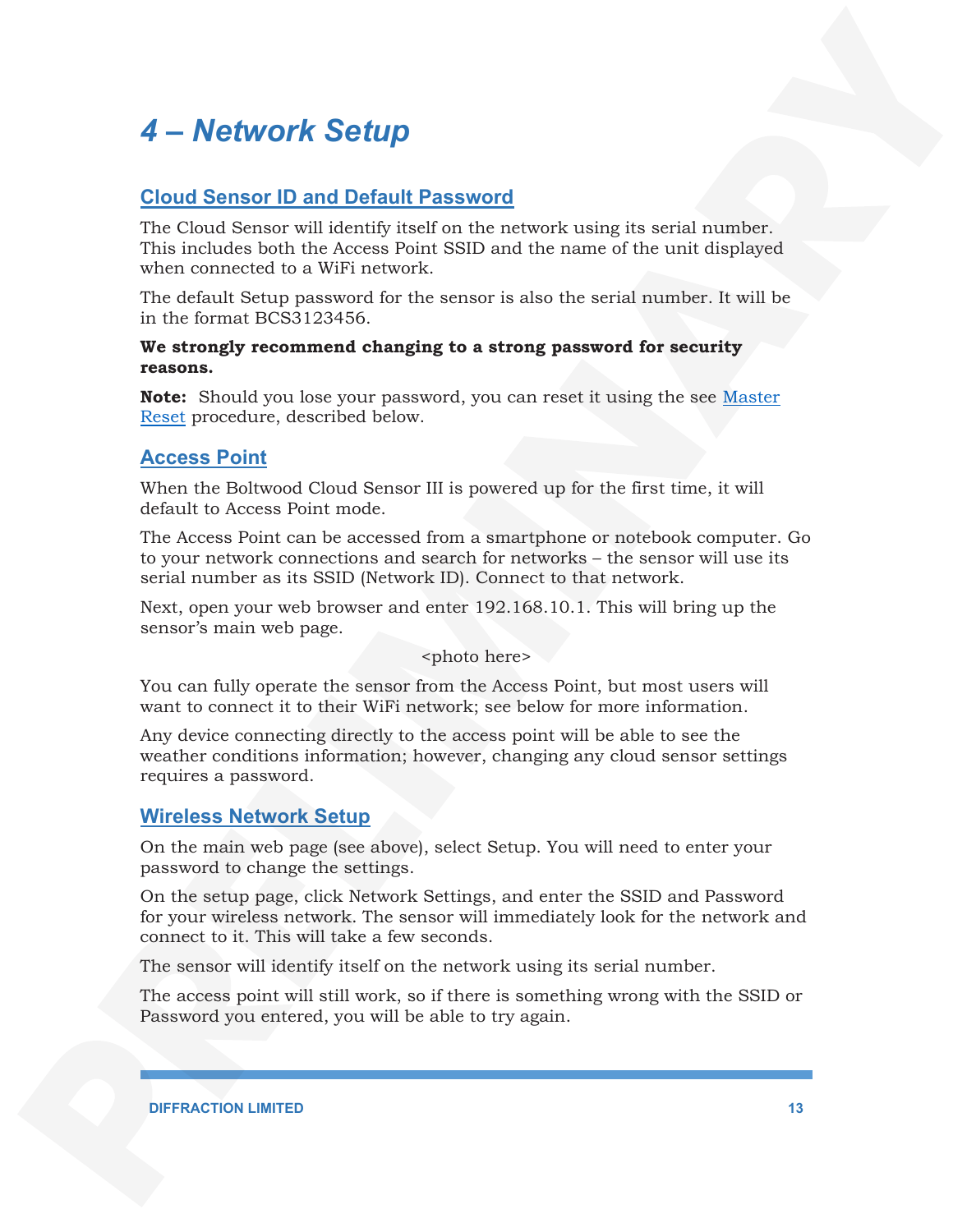If the network ever goes down the sensor will continuously try to reconnect. This ensures the sensor will come back up in the event of a network outage.

#### **Network Identification**

The cloud sensor will identify itself on your local network as follows:

<Your BCS serial number>.local

Your serial number will be in the format BCS3123456. This identification method allows multiple cloud sensors to be used on the same network.

The Clarity III software (see below) will automatically search for your cloud sensor and identify its IP addres, if needed.

In Windows another easy way to identify your sensor's IP address is to type the following into the Command Prompt:

tracert <Your BCS serial number>.local

This command can also be used in the terminal mode of Linux if the tracert command is installed. In Macintosh the same feature is available via Network Utility / Traceroute tab.

#### **Master Reset**

If you manage to lose your password or have network connection problems, it is possible to reset the unit to factory default using a magnet. Factory default will revert the sensor to Access Point mode only, and reset the password to the sensor's serial number.

Look at the sensor from the front (side opposite the mounting bracket). You will see the Boltwood logo. There is a magnetic switch directly behind the first "O". With power applied to the sensor, hold a magnet against this spot for several seconds. The unit will reset the network settings to default Access Point mode with the cloud sensor's serial number used for both the SSID and the setup page password.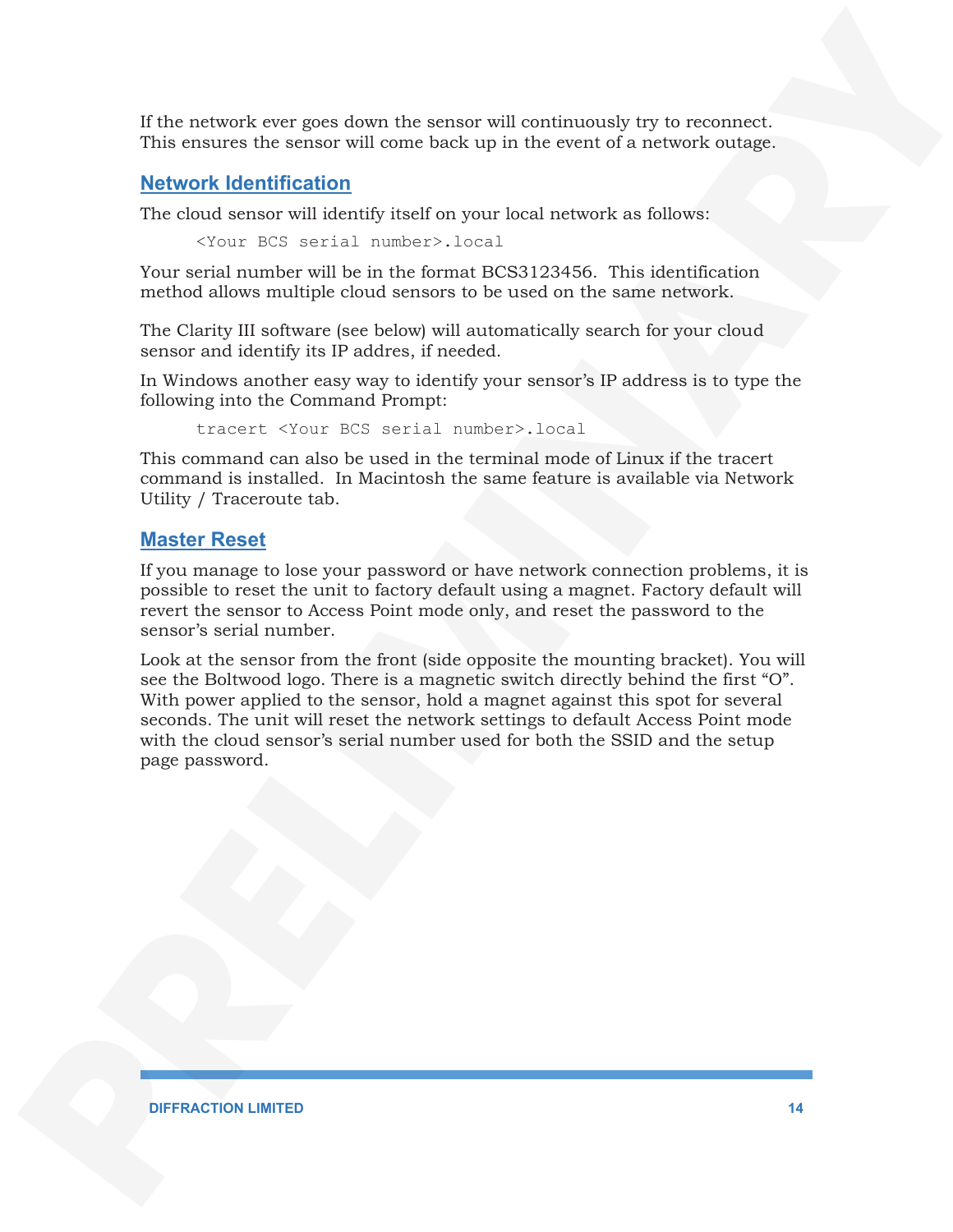

**Master Reset Location**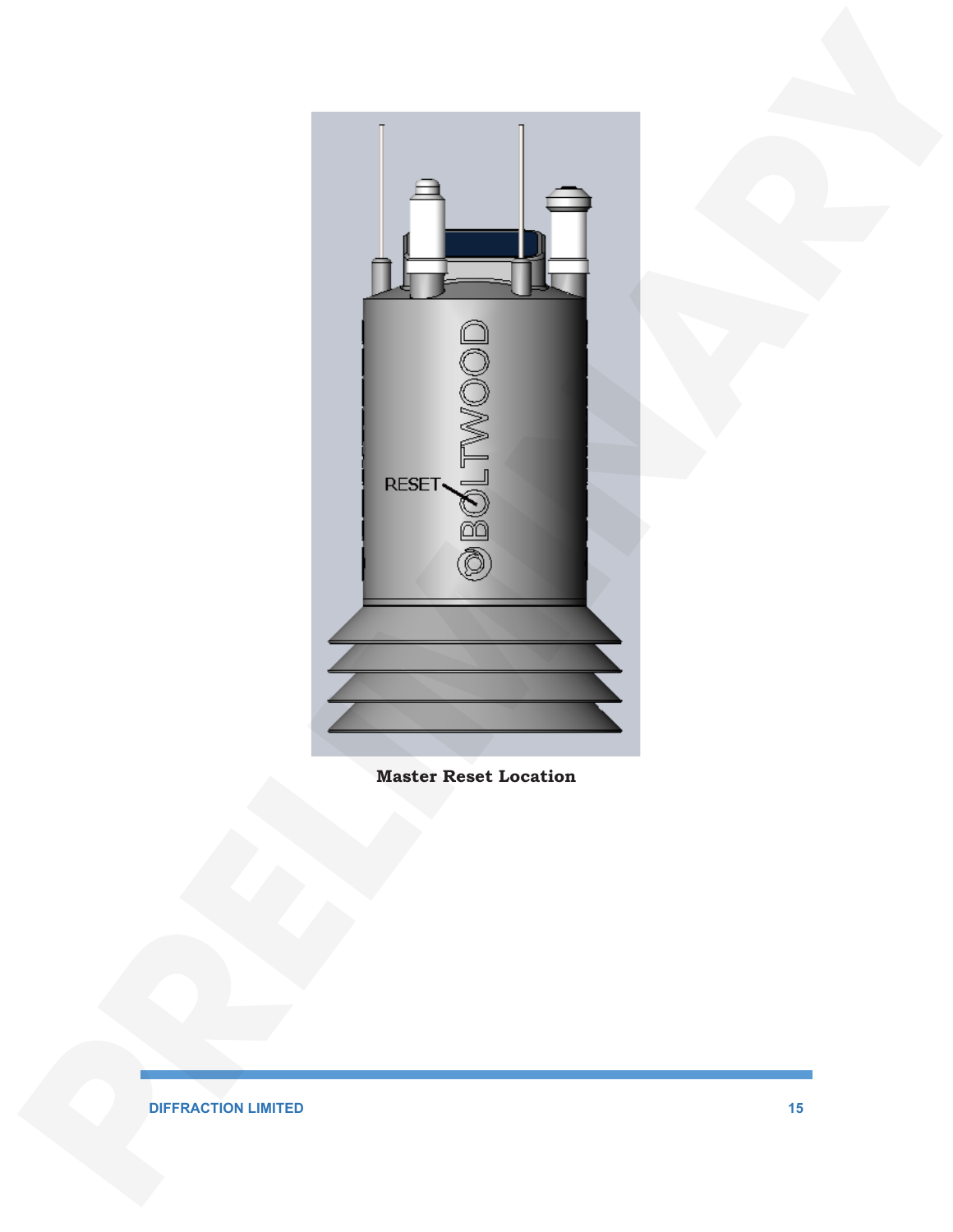## *5 – Software Operation*

#### **Clarity III**

Clarity III is currently supported on Windows 7 and higher.

Clarity III is included on the supplied Flash Drive. It can also be downloaded from https://diffractionlimited.com – please see the Boltwood Cloud Sensor III product page, Downloads tab.

To install, run the installer file and follow the instructions.

Clarity III does several things:

- Helps you identify your cloud sensor on the network
- Logs sensor measurements to disk
- Provides monitoring and control via a web view (this same web view can be accessed through a browser)
- Generates a "one line file", similar to that produced by the previous Boltwood Cloud Sensor II, for compatibility with certain older software

In the event of problems with the cloud sensor, it is extremely helpful for us to receive a log of a few days operation of the sensor. The logs are stored in the folder:

```
Documents\Clarity III
```
ZIP the folder and upload the file to our technical support forum, as explained in the Technical Support section.

We strongly recommend always running the Clarity III software if a suitable computer is available on your network. It will provide continuous logging of your weather data, and technical data on the performance of the cloud sensor.

#### **Web Browser**

The web browser screens allow you to view weather information, and configure the sensor's thresholds, network settings, etc. This same view is available via the Clarity III software.

If you expose this interface outside your network, we strongly recommend using a strong password for the setup functions.

The web browser view has several pages:

- Status displays important weather data and other parameters
- Setup controls the thresholds for detecting unsafe conditions and audible alarms
- WiFi Setup set the network ID and password
- About display information on the cloud sensor, and also provides a firmware update capability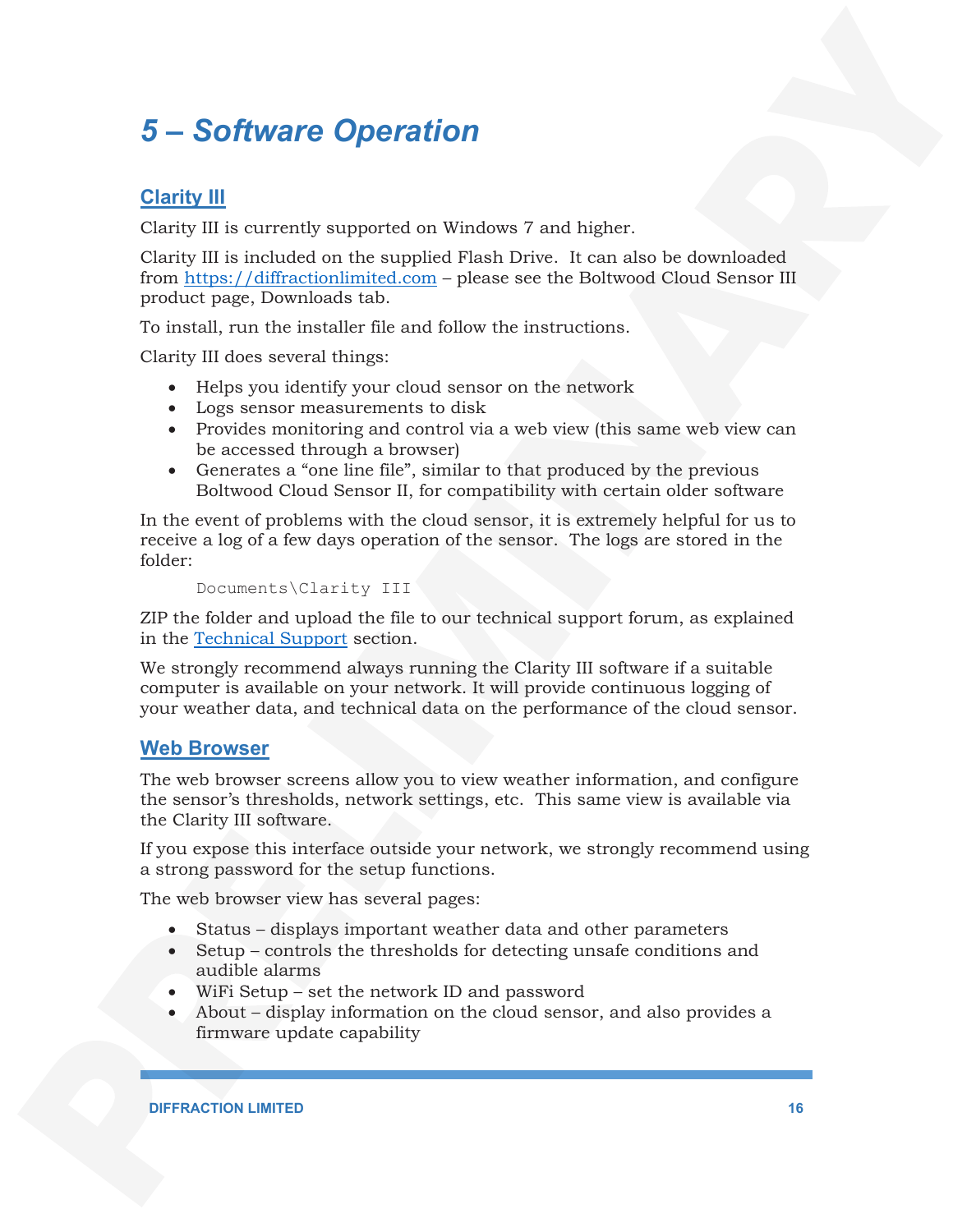#### **ASCOM Alpaca**

The most common way to operate this sensor is through its ASCOM Alpaca interfaces. For more information on ASCOM please visit:

#### https://ascom-standards.org

The Boltwood Cloud Sensor III provides two interfaces:

- ISafetyMonitor
- IObservingConditions

ISafetyMonitor provides a simple go/no go indication. If any of the sensor channels are outside the thresholds you have set in the Setup screen, the IsSafe property will return False. Otherwise it will return True.

IObservingConditions provides weather information as follows:

- Cloud Cover this will report 100% when the Very Cloudy threshold is reached, 50% at the Cloudy threshold, and 0% when clear.
- DewPoint returns the dew point in degrees C.
- Humidity returns the relative humidity in percent.
- Pressure returns the barometric pressure in hPa.
- RainRate this returns 0 if not raining, 10 if raining
- SkyBrightness returns 0 if dark, 10 if twilight, 100 if bright.
- SkyTemperature returns the sky temperature in degrees C.
- Temperature returns the ambient temperature in degrees C.
- WindSpeed returns the current average wind speed in m/s.

The ASCOM standard provides for some additional measurement options; these are not supported and will throw an exception if accessed.

#### **MaxIm DL Pro**

MaxIm DL Version 6.30 or higher supports the Boltwood Cloud Sensor via the ASCOM Alpaca **Safety Monitor** and **Observing Conditions** features. These are configured from the Observatory Control Setup tab.

Please notes that MaxIm DL Pro supports the older Boltwood Cloud Sensor II directly via its Clarity software. This option *does not work* with the BCS III. Use Safety Monitor and Observing Conditions instead.

#### **Firmware Update**

The firmware can be updated over-the-air using the web browser interface or the Clarity III software. The upload feature is available when you select About on the main menu.

In the event the software is somehow "bricked", there is a way to restore the unit; if needed, please contact technical support for assistance.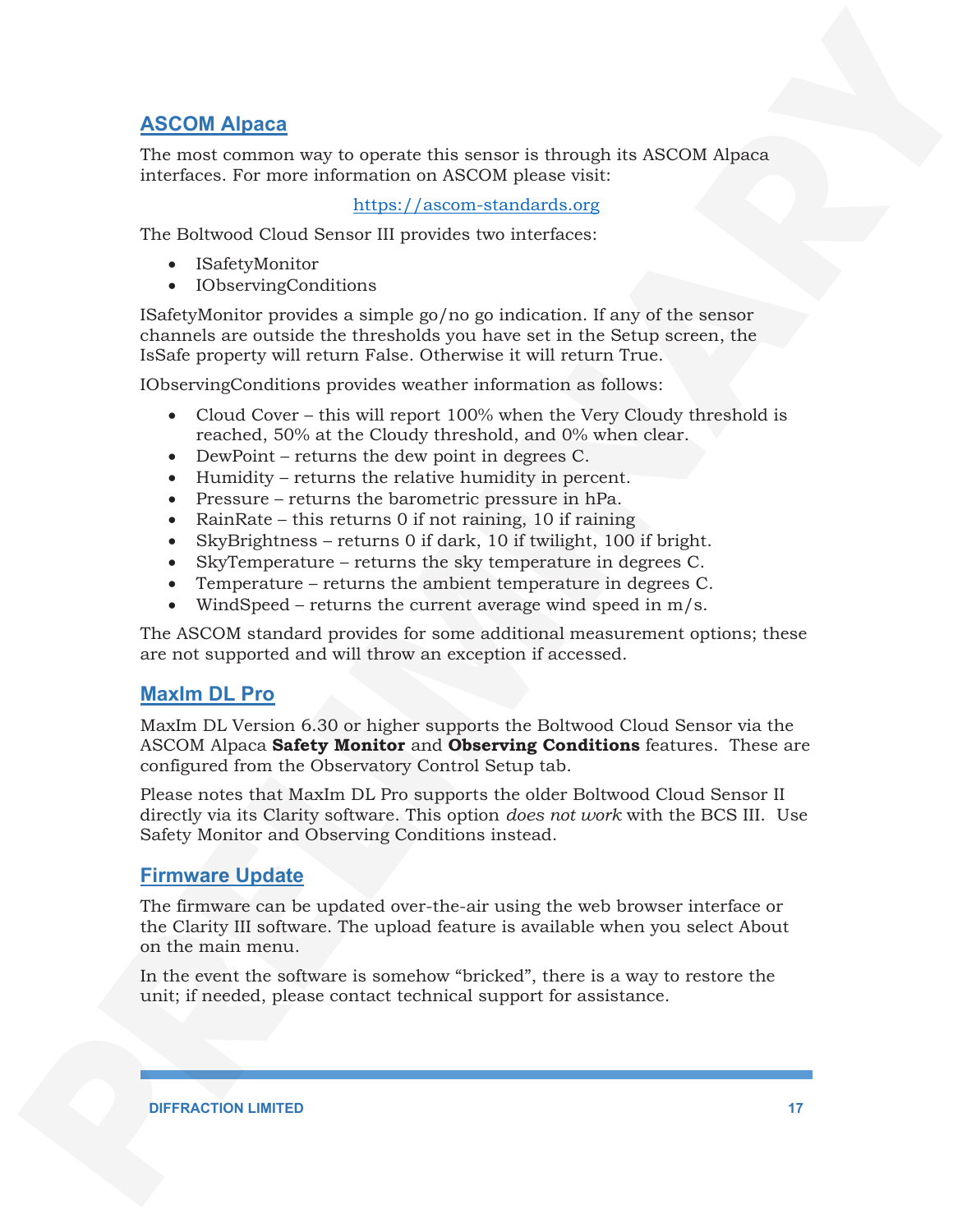## *7 – Technical Support*

Technical support for the Boltwood Cloud Sensor III is provided through our support forum at:

#### https://diffractionlimited.com/forum

Click the **Log in or Sign up** button at top right. If you have not created an account already, you will be prompted to create one. Otherwise log in with your username and password.

Next, click on **Cyanogen Hardware (Public)**, followed by **Boltwood Cloud Sensors**. You will be able to see conversations with other users, which may be helpful to review.

To post a support ticket, click the big red **Post New Thread** button at top right. Give it an informative title, and describe your issue.

In most cases we will request a log file for your sensor. This will allow us to diagnose the issue remotely. In many cases there will be a simple solution to the problem.

Please see the Clarity III section above, for information on how to run the logging software and collect log data.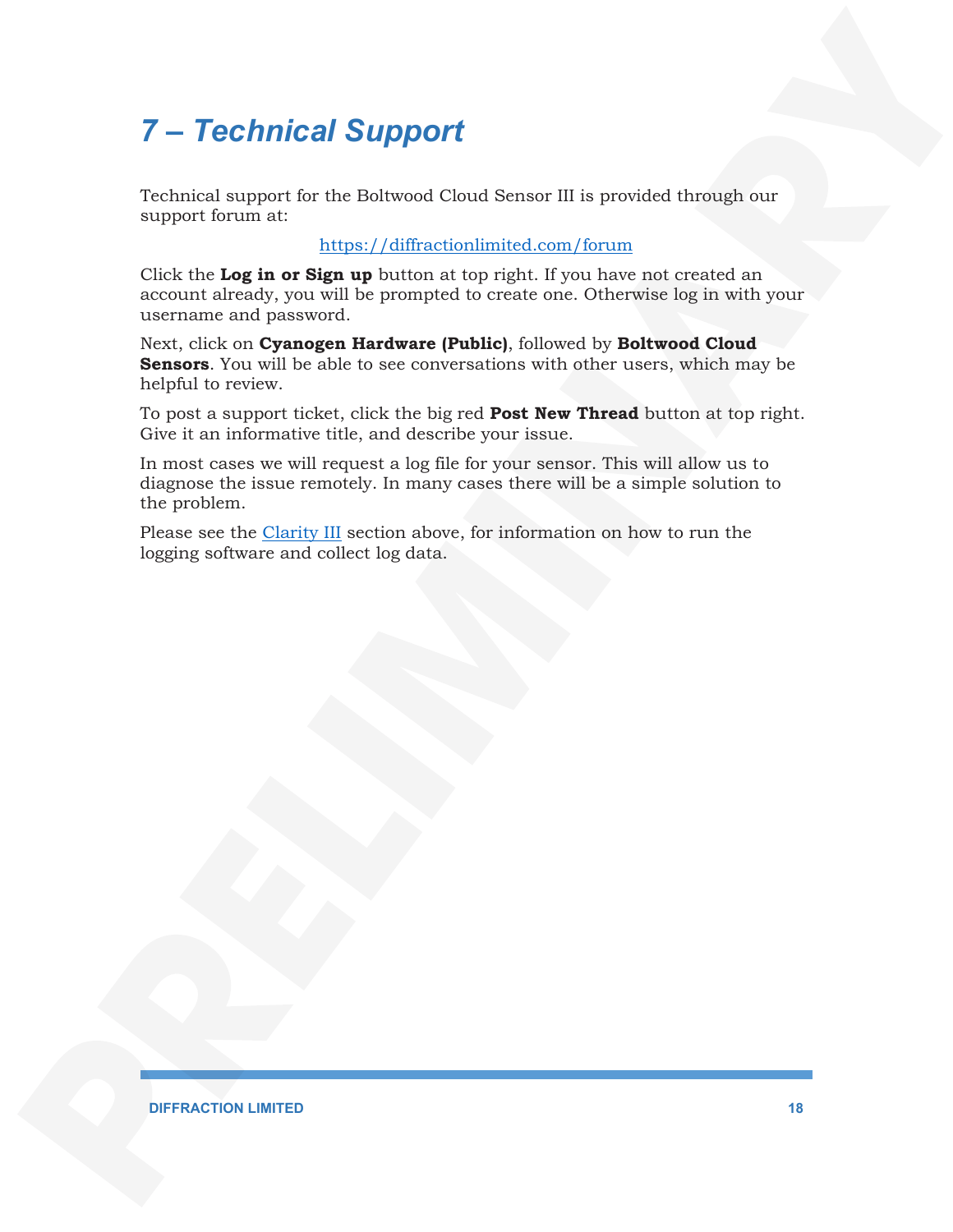## *8 – Specifications*

| Approximate Dimensions    | Body 7.5" tall $x$ 4" diameter (190 mm $x$ 100 mm)<br>Optional Anti-Bird Wires add 1" (25 mm)<br>Mounting Bracket 2.5" from center axis (65 mm) |  |
|---------------------------|-------------------------------------------------------------------------------------------------------------------------------------------------|--|
| Environmental             | -40C to +55C Ambient Temperature, all weather.<br>Avoid corrosive environments such as salt spray.                                              |  |
| DC Input Power            | 10.5VDC to 24VDC, 1A Maximum. Typical power<br>consumption is approximately 2 Watts.                                                            |  |
| AC Adapter                | 100VAC to 250VAC, 50/60 Hz                                                                                                                      |  |
| Power Connector           | Barrel style, 2.5 mm ID, 5.5 mm OD, unpolarized<br>Example: DigiKey CP3-1001-ND                                                                 |  |
| Roof Close Connector      | Barrel style, 1.3 mm ID, 3.5 mm OD, unpolarized<br>Example: DigiKey EP505B-ND                                                                   |  |
| Roof Close Circuit Rating | $12V$ , $1A$                                                                                                                                    |  |
| WiFi Communications       | IEEE802.11b/g/n                                                                                                                                 |  |
| Center Frequency Range    | $2412 \sim 2484 \text{ MHz}$                                                                                                                    |  |
| Country Policy            | Automatic configuration based on network station                                                                                                |  |

The power connector is unpolarized – center contact may be either positive or negative.

The roof close connector is an isolated contact closure. It may be connected in either polarity. Open indicates safe conditions; closed indicates unsafe. Contacts will close if power is lost. This connection is directly compatible with most observatory roof control systems, including MaxDome II.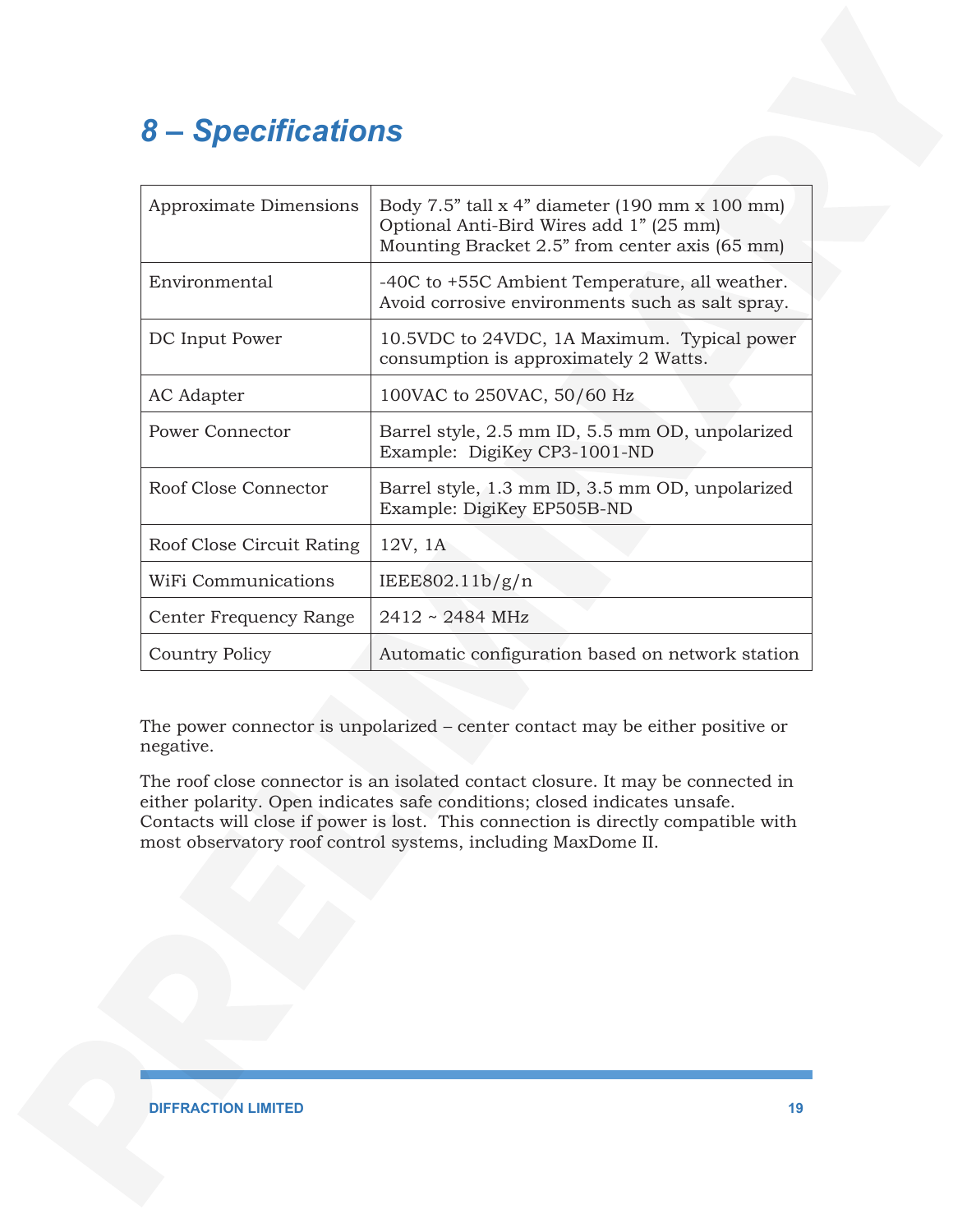## *9 – Drawings*

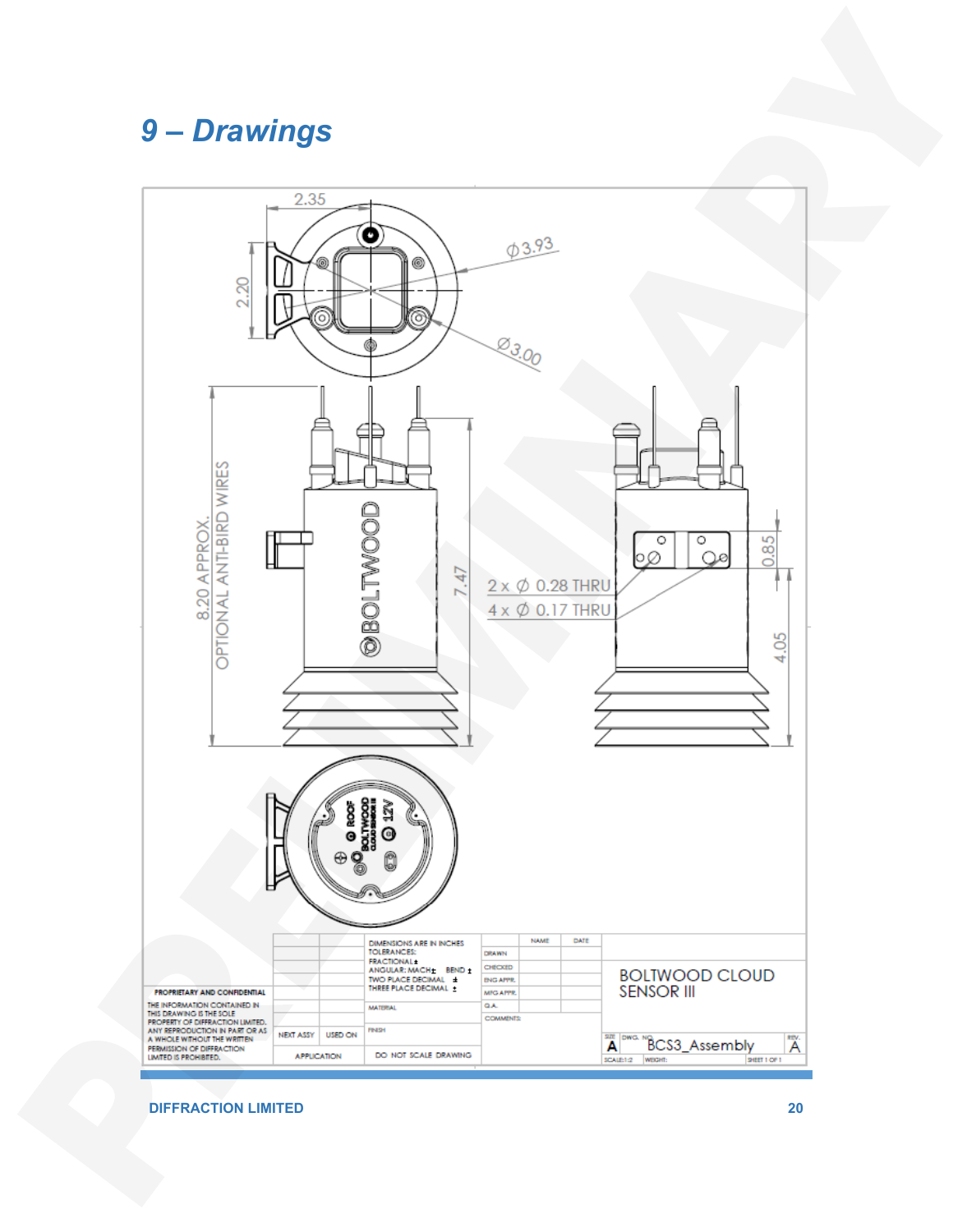